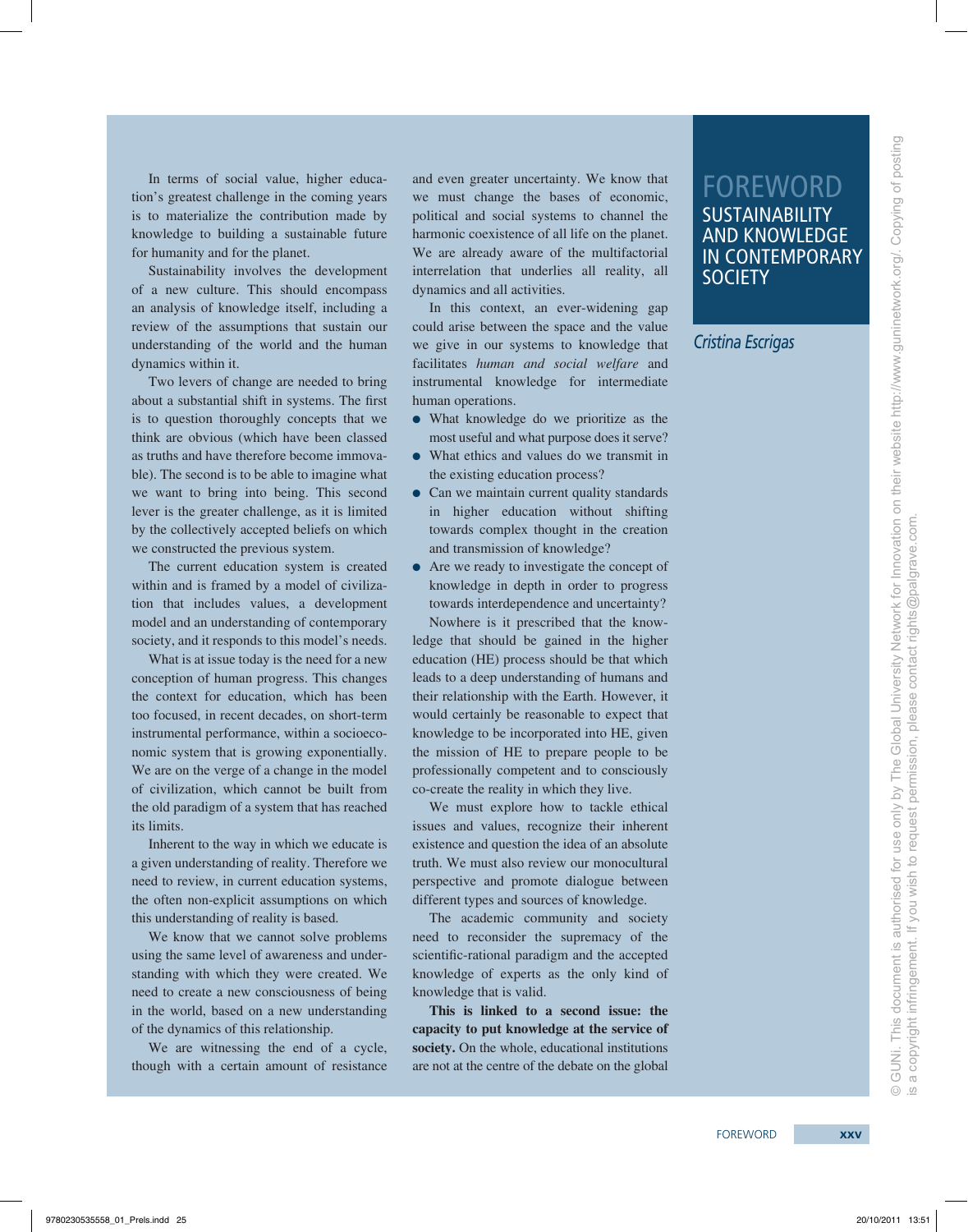crises that are affecting our world, nor are they participating actively in the critical renewal of ideas for change. Consequently, it is even more necessary to establish new ways of transferring knowledge to society. Universities have progressed in devising strategies, processes and activities for businesses, and they should now focus on transferring knowledge to society as a whole.

At least three sources of tension influence the role of institutions in social dynamics:

- The ability of institutions to anticipate change and be proactive rather than reactive.
- The departmental organization of knowledge vs. the organization of knowledge around topics of social interest.

The United Nations University (UNU) is a leading example of an institution that has clearly adopted this latter approach. There is no need for all universities to move towards this model, but we should adopt some of its principles.

Higher education institutions (HEIs) can contribute to the renewal of thought in our society through the proactive, systematic criticism of ideas, particularly established beliefs about the way we organize our community and how these beliefs are reflected in our education systems. Universities can also help to distinguish between knowledge, information and ideology, to facilitate a diversity of positions, based on available knowledge.

In addition, HEIs can generate the knowledge required to support political decisions that affect the entire world population or large parts of it. In the future, this will be an increasingly pressing need (and hopefully a demand).

Therefore, we need to reduce the time it takes to transfer new knowledge to society and we also need to open up access to knowledge to ensure that it is as useful as possible. This can be done by establishing relationships with institutions, civil society organizations, international organizations, governments and the citizenry, and providing them with plural and expert advice. In addition, HEIs need to become cosmopolitan centres by building bridges between different cultures, and to participate openly in the debate on their social relevance.

We have already explored several assumptions. When we consider all of them together, emerging issues related to **managing knowledge in our education systems and institutions** are brought to the fore.

1. We work with a fragmented, linear and cumulative model in knowledge management. However, in its growth and interconnectedness, knowledge is beginning to behave as a living organism.

- 2. The interrelationship between disciplines, a holistic approach and the topic-based organization of knowledge is necessary, but our structures are centred on disciplines.
- 3. Knowledge multiplies, at the same time as part of it becomes obsolete, increasingly rapidly, in all fields. In addition, there is a long delay between the generation of knowledge and its inclusion in curricula.
- 4. All the knowledge that is generated is not enough to reduce the level of uncertainty about social, environmental and human circumstances. In fact, we increasingly feel that we have less control over what happens.
- 5. We cannot cover all available knowledge in the design of degree courses. The difficulty of selecting relevant knowledge is a well-known, controversial debate in intradisciplinary terms and an emerging one in cross-disciplinary terms. The tendency to cover more under the same concept of education, including lifelong learning, is unlikely to succeed if the above premises are true.
- 6. Paradigm shifts are essential in the development model, energy sources, the economic system, political and representational models, in the forms of human relationships with respect to diversity and coexistence, and in our relationship with nature. Education itself requires a paradigm shift on which to base learning and teaching.

One option is to strike a balance between the importance we give to transmission, that is, 'the accumulation of knowledge', and the importance we give to the transformational process of 'training the one who knows'. That is, we should develop the potential for knowing using the least energy and as effectively as possible.

We should prepare people to handle complex realities in a simple way and we should integrate emotional abilities with instrumental and knowledge abilities. We need to train people to learn to learn; to fully understand and tolerate uncertainty and change; to handle a vast and complex universe of information from many sources and of many different natures; and to discriminate between information, knowledge and wisdom. We must train people to understand what we are, what we are like and how to be, both as individuals and as a group, and to manage their own education and development throughout life.

We should recover the notion of an education based on the development of the individual, and ensure that there is a balance between transcendental and lasting aspects and practical and temporary ones, so that the